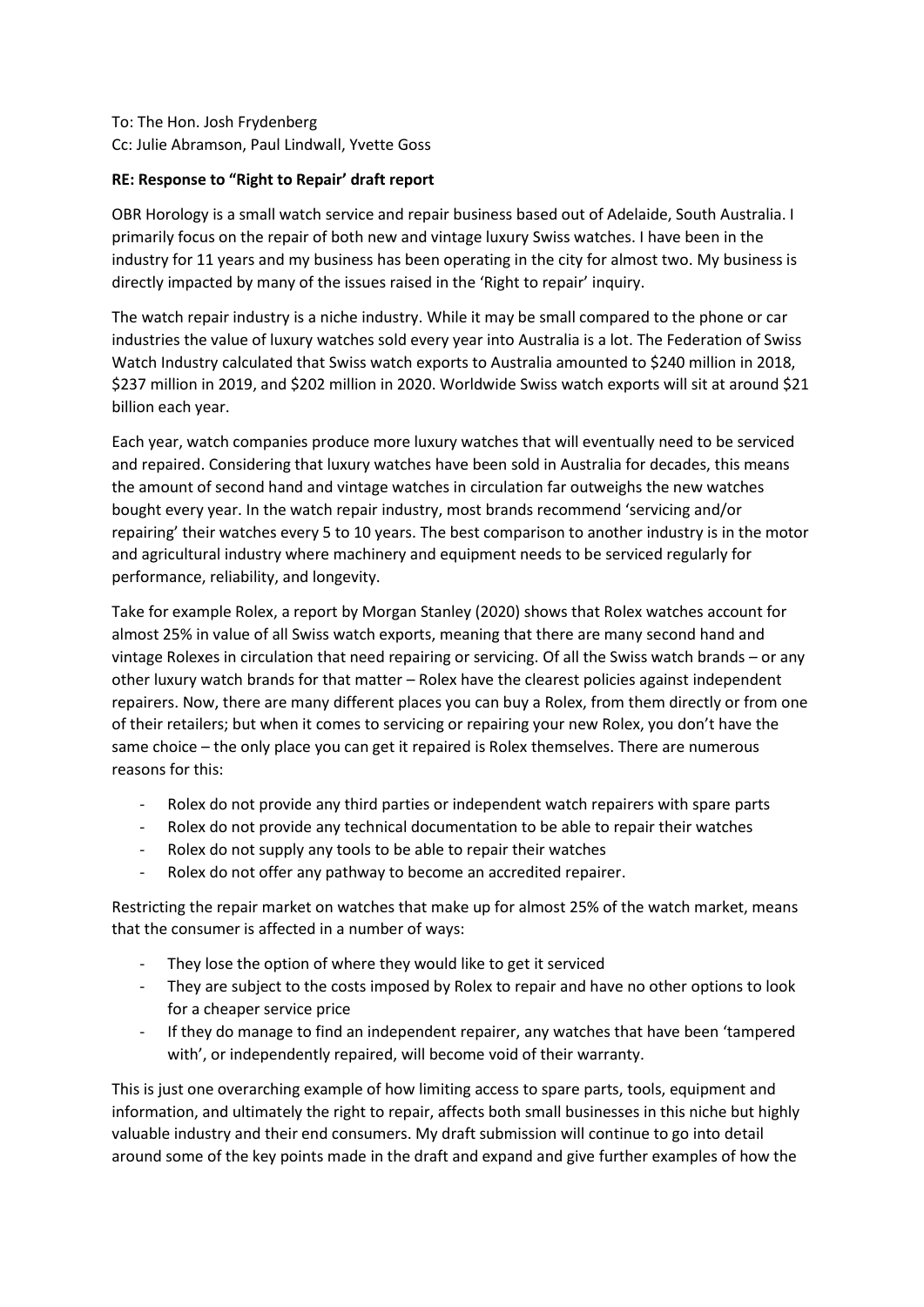right to repair would drastically improve prospects for myself and other businesses in the watch repair industry.

### **Re: INFO REQUEST 3.1**

The ability to access the following lies at the core to the survivability of my business and all independent watch repairers in Australia and around the world:

- 1. Spare parts
- 2. Brand specific tools and equipment
- 3. Technical repair information

The overwhelming majority of Swiss and Japanese brands either limit the supply of spare parts or don't supply any at all. They also refuse to supply brand specific tools and restrict or refuse to supply technical information. Below are some examples of how this looks in my day-to-day work.

If a Rolex watch comes in for repair, often I have no other option but to tell the customer to send it off to Rolex. While I might be able to source spare parts for older vintage models through the grey market or old watchmaking estates left behind over the years, I am unable to acquire parts to repair any watches produced in the last 20 years. This is because many years ago Rolex stopped supplying all independent watchmakers in Australia with spare parts.

Rolex further restrict the independent repair of their watches by creating components that require the use of special tools and equipment to remove and replace parts. I am also unable to source these special tools for the newer models. This forces the consumer back to Rolex and inhibits the independent repairer from repairing the watch. Rolex are not the only brand that does this. The overwhelming majority of Swiss luxury brands do this in some way, shape or form.

When it comes to the technical information that is crucial to repair and servicing, such as diagrams and charts, you'll notice a pattern emerging. This information provides essential guidance for part adjustments, assembly processes and oiling quantities/ types of lubricants required – but again, this information is carefully guarded by Rolex, and as such independent watch repairers often won't take the risk to service or repair a watch without this information, further closing down the market.

#### **Summary of 3.1**

The current approach of the Swiss watch industry and its major brands is not supportive of independent watch repairers. In fact, the current position of these brands impedes the ability of independent watch repairers like myself to operate a business in Australia. The ability to access spare parts, brand specific tools and equipment and technical information would greatly strengthen my business and all independent watch repairers. This would allow me the opportunity to greatly expand and look at employing people. It would create more demand for my business and certainty in what is an uncertain industry.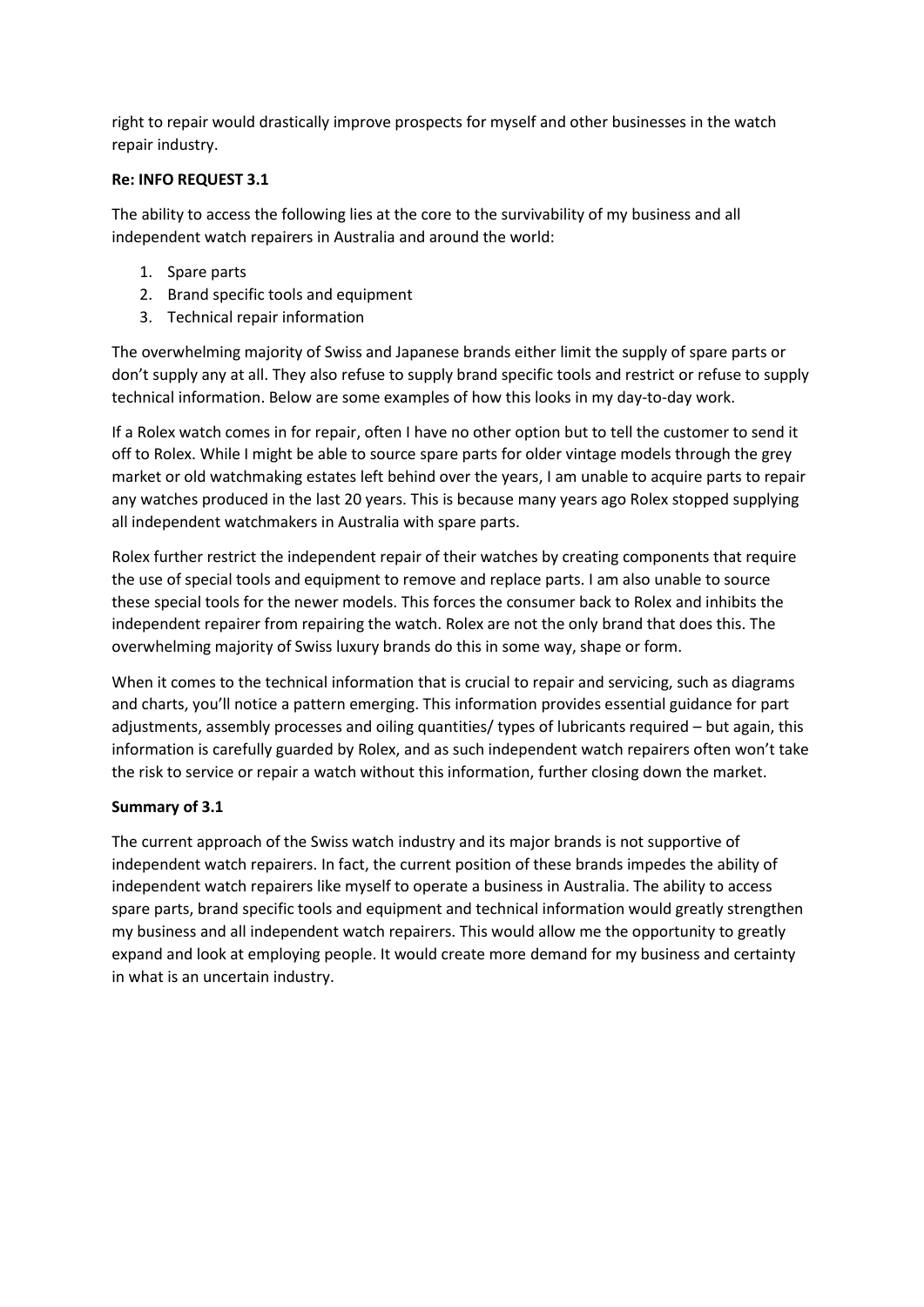#### **RE: Commissions approach to assessing competition in the repair market.**

A. Is there evidence that competition in the repair market is restricted?

- Simply put yes, the inability for independent repairers to get spare parts, paired with excessive barriers including onerous costs for tools and equipment set out by some brands adversely affect independent watch repairers and hinder their ability to get spare parts and run a successful business
- Rolex is a prime example of restricting competition through restricting spare parts, equipment and technical information other brands with similar policies include: Breitling, Zenith, Patek, Audemars, Jaeger Le Coulture, IWC, Panerai, Cartier, Vacheron, Tudor, Gran Seiko, Breguet, Blancpain, Ulysse Nardin, Oris, Omega, Hublot and many more.

### **Re: Info request 4.1**

B. Is there harm to consumers?

- Consumers have no room to negotiate any aspect of their repair, from how much it costs, how long it takes, and where they must send it to be fixed. They don't even have a say in what needs to be done as part of the repair.

- Consumers are kept in the dark about their repair, they have no direct way to contact the person doing the repair to discuss it or check in to see how much it costs so far, or how it's going.

- Consumers will never understand why their watch stopped working, or what they can do to prevent it happening again – there is a lack of information from the brands as to why certain repairs are needed

- Consumers experience adverse non-price related outcomes such as a lack of choice to get their watch repaired at and the inconvenience of having to send the watch interstate or overseas for an indefinite period of time.

- There is no risk or harm to the consumer (safety, security or quality) in having a third-party independent watch repairer work on their watch, providing they can get parts, equipment and technical information.

#### **Info request 4.2**

# **4.2 Evidence of restricted competition in repair markets.**

Rolex has a monopoly of their repairs because they do not supply any spare parts to independent repairers nor do they have any repair networks. This means that the consumer does not have any choice in who does their repair, and the competition in the repair market is restricted. This allows brands like Rolex to set the price and open up potential price gauging practices. Rolex are not the only company to do this in Australia.

- As seen in the above-mentioned Rolex in a great example of restrictive behaviours that hinder competition in the repair markets.

- To circumvent anti-competitive laws, some brands will set up repair networks of accredited or registered repairers. The upfront cost to "tool up" to the standard needed to gain accreditation is often unattainable for most independent repairers. On top of this is mandatory training, which takes